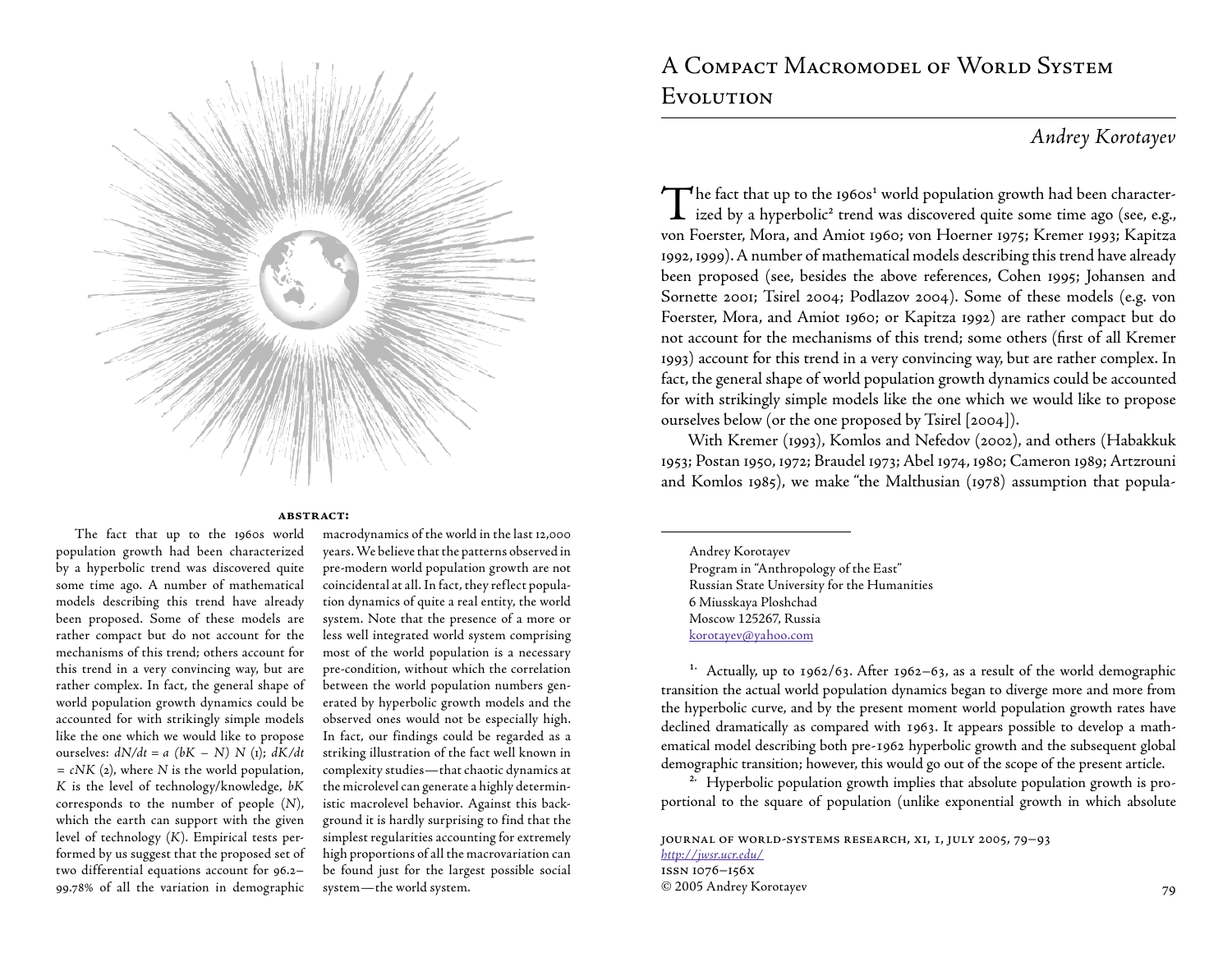tion is limited by the available technology, so that the growth rate of population is proportional to the growth rate of technology" (Kremer 1993:  $681-2$ ),<sup>3</sup> and that, on the other hand, "high population spurs technological change because it increases the number of potential inventors...<sup>4</sup> In a larger population there will be proportionally more people lucky or smart enough to come up with new ideas"⁵ (Kremer 1993: 685), thus, "the growth rate of technology is proportional to total population"<sup>6</sup> (Kremer 1993: 682; see also, e.g., Kuznets 1960; Grossman and Helpman 1991; Aghion and Howitt 1992, 1998; Simon 1977, 1981, 2000; Komlos and Nefedov 2002).

The simplest way to model mathematically the relationships between these two subsystems (which, given the current state of our knowledge, has not been proposed yet) is to use the following set of differential equations:

growth is lineally proportional to population). Thus, with exponential growth, if at the world population level of 100 million the absolute annual growth was 100,000 people a year, at the I billion level it will be I million people each year (the tenfold growth of population leads to the same tenfold increase in the absolute population growth rate). With hyperbolic growth, if at the world population level of 100 million the absolute annual growth was 100,000 people a year, at the I billion level it will be 10 million people a year (the tenfold growth of population leads to the 100-fold increase in the absolute population growth rate). Note that the relative population growth rate will remain constant with exponential growth (.1% in our example), whereas it will be lineally proportional to the absolute population level with hyperbolic growth (in our example, population growth by a factor of 10 leads to the tenfold increase in the relative annual growth rate, from  $.1\%$  to  $1\%$ .

 $3.$  In addition to this, the absolute growth rate is proportional to population itself with the given relative growth rate a larger population will increase more in absolute numbers than a smaller one.

<sup>4.</sup> "This implication flows naturally from the nonrivalry of technology....The cost of inventing a new technology is independent of the number of people who use it. Thus, holding constant the share of resources devoted to research, an increase in population leads to an increase in technological change" (Kremer 1993: 681).

<sup>5.</sup> The second assumption is in fact Boserupian rather than Malthusian (Boserup 1965; Lee 1986).

80 80 *Andrey Korotayev* A COMPACT MACROMODEL OF WORLD SYSTEM EVOLUTION 81

$$
dN/dt = a (bK - N) N
$$
 (1)

$$
dK/dt = cNK \tag{2}
$$

Where *N* is the world population, *K* is the level of technology/knowledge, *bK* corresponds to the number of people (*N*), which the earth can support with the given level of technology (*K*).

With such a compact model we are able to reproduce rather well the longrun hyperbolic growth of world population before 1962–3.

With our two-equation model we start our first simulation in the year 1650 and do annual iterations with difference equations derived from the differential ones:

$$
K_{i+1} = K_i + cN_iK_i
$$
  

$$
N_{i+1} = N_i + a(bK_{i+1} - N_i)N_i
$$

We choose the following values of the constants and initial conditions:  $N = 0.0545$  of tens of billions (i.e. 545 million);<sup>7</sup>  $a = 1$ ;  $b = 1$ ;  $K = 0.0545$ ;<sup>8</sup>  $c = .05135$ .<sup>9</sup> The outcome of the simulation, presented in Figures 1–2 indicates that irrespective of all its simplicity the model is actually capable of replicating quite reasonably the population estimates of Kremer (1993), the US Bureau of the Census (2004), and other sources (Thomlinson 1975; Durand 1977; McEvedy and Jones 1978: 342–51; Biraben 1980; Haub 1995: 5; UN Population Division 2004; World Bank 2004) in most of their characteristics (see Figure 1)

The correlation between the predicted and observed values for this imitation looks as follows:  $R = .9989$ ,  $R^2 = .9978$ ,  $p \ll .0001$ , which, of course, indicates an unusually high fit for such a simple macromodel designed to account for the demographic macrodynamics of the most complex social system (see Figure 2).

We start our second simulation in the year 500 BCE. In this case we choose the following values of the constants and initial conditions:  $N = 0.01$  of tens of

<sup>&</sup>lt;sup>6.</sup> Note that "the growth rate of technology" means here relative growth rate (that is to which level the technology will grow in the given unit of time in proportion to the level observed at the beginning of this period). This, of course, implies that the absolute speed of technological growth in the given period of time will be proportional not only to the population size, but also to the absolute level of technology at the beginning of this period.

<sup>&</sup>lt;sup>7.</sup> We chose to calculate world population in tens of billions (rather than, say, in millions) to minimize the rounding error (which was to be taken most seriously into account in our case, as the object of modeling had evident characteristics of a blow-up regime).

⁸. To simplify the calculations we chose value "" for both *a* and *b*; thus, *K* in our simulations was measured directly as the number of people which can be supported by the Earth with the given level of technology (*K*), and the population was allowed to adjust almost instantaneously to the growth of the Earth's carrying capacity.

 $9.$  Given the initial values of N and K, here (as well as in the subsequent simulations) we chose constant *c* in such a way as to minimize the sum of squared residuals between the observed values and those predicted by our model.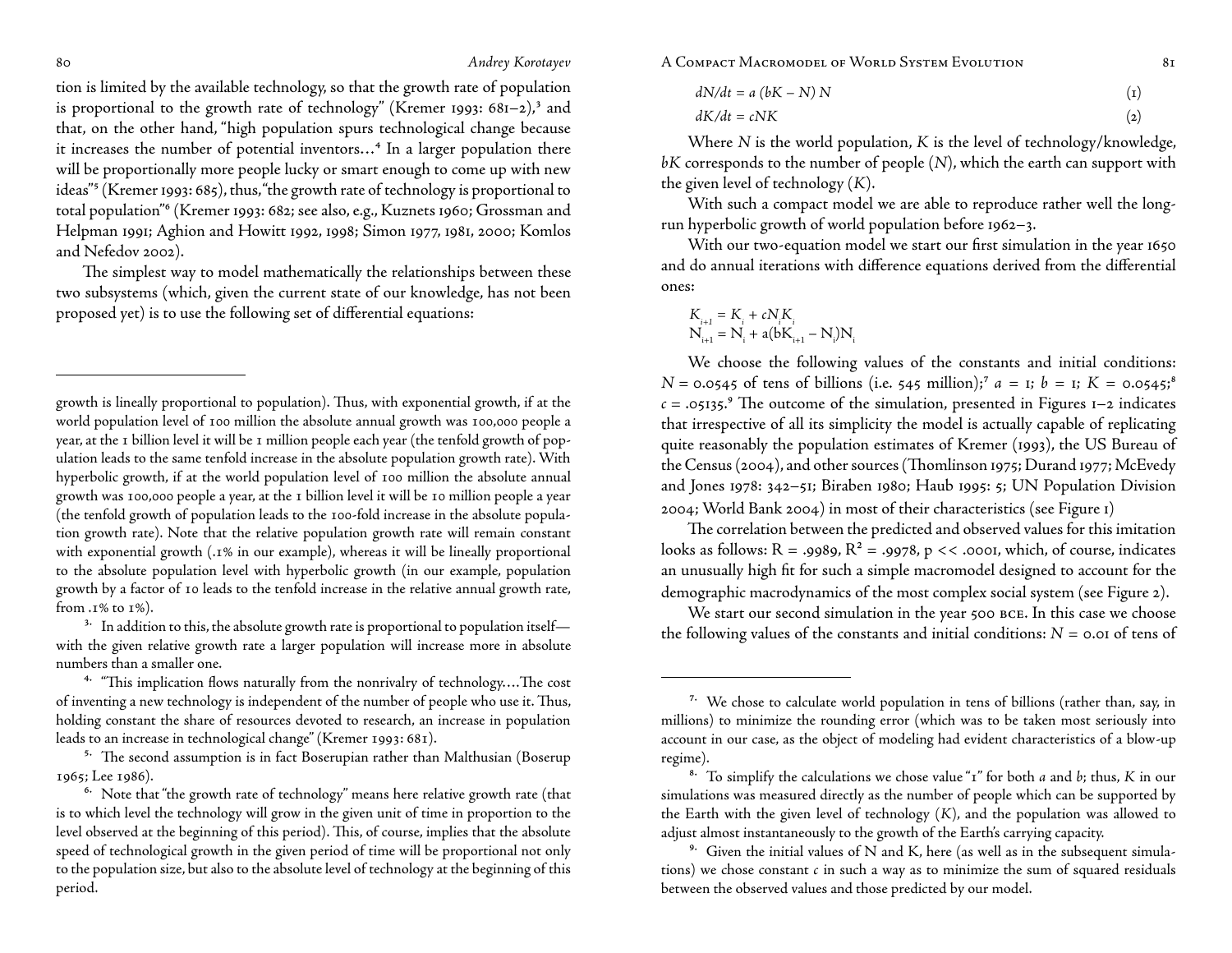



**Note:** The solid grey curve has been generated by the model; black markers correspond to the estimates of world population by Kremer (1993) for the pre-1950 period, and US Bureau of Census world population data for 1950–1962.

billions (i.e. 100 million);  $a = 1$ ;  $b = 1$ ;  $K = 0.01$ ;  $c = 0.04093$ . The outcome of the simulation, presented in Figures 3–4 indicates that irrespective of all its simplicity the model is still quite capable of replicating rather reasonably the population estimates of Kremer (1993), US Bureau of the Census (2004) and other sources in most of their characteristics and in terms of the important turning points even for such a long period of time (see Figures 3 and 4).

The correlation between the predicted and observed values for this imitation looks as follows:  $R = .9983$ ,  $R^2 = .9966$ ,  $p \lt\lt .0001$ , which, of course, again indicates an unusually high fit for such a simple macromodel designed to account for demographic macrodynamics of the most complex social system for *c.* 2500 years (see Figure 4).

Note that even the simulation started *c*. 25000 BCE still produced a fit with observed data as high as .981 ( $R^2$  = .962,  $p \lt 0.0001$ ).<sup>10</sup>

### 82 **Andrey Korotayev** A COMPACT MACROMODEL OF WORLD SYSTEM EVOLUTION 83





Thus, it turns out that the set of two differential equations specified above accounts for 96.2 of all the variation in the demographic macrodynamics of the world in the last 25 millennia; it also accounts for 99.66% of this macrovariation in 500  $BCE-1962$  CE, and for 99.78% in  $1650-1962$  CE.

In fact, we believe this may not be a coincidence that the compact macromodel shows such a high correlation between the predicted and observed data just for 500 BCE-1962 CE. But why does the correlation significantly decline if the pre-500 bce period is taken into account?

To start with, when we first encountered models of world population growth, we felt a strong suspicion about them. Indeed, such models imply that the world population can be treated as a system. However, at a certain level of analysis one may doubt if this makes any sense whatsoever. For up until recently (especially before 1492) humankind did not constitute any real system, as, for example, the growth of the populations of the Old World, the New World, Australia, Tasmania, or Hawaii took place almost perfectly independently from each other. It seems quite clear, for example, that demographic processes in, say, West Eurasia

 $^{10}$  The simulation was started in 24939 BCE and done with 269 centennial iterations ending in 1962 CE. In this case we chose the following values of the constants and initial conditions:  $N = 0.00334$  billion (i.e. 3.34 million);  $a = 1$ ;  $b = 1$ ;  $K = 0.00334$ ;  $c = 2.13$ .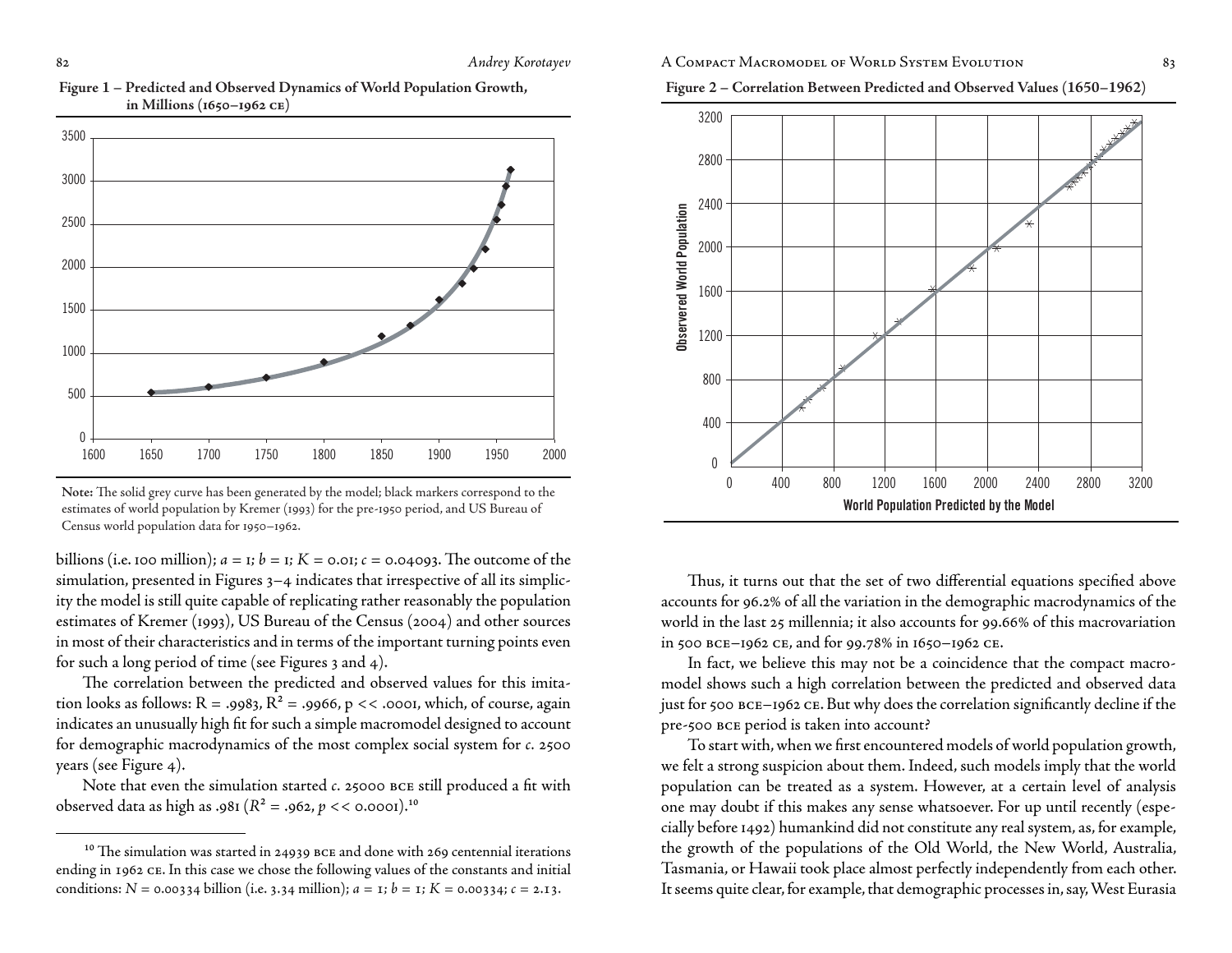



**Note:** The solid grey curve has been generated by the model; black markers correspond to the estimates of world population by Kremer (1993) for the pre-1950 period, and US Bureau of Census world population data for 1950–1962.

in the first millennium  $ce$  did not have the slightest possible impact on the ones in Tasmania in the same time period.

However, we believe that the patterns observed in pre-modern world population growth are not coincidental at all. In fact, they reflect population dynamics of a very real entity, the world system. We are inclined to speak together with Andre Gunder Frank (e.g., Frank and Gills 1994; but not with Wallerstein 1974) about the single world system, which originated long before the "long sixteenth century."

Note that the presence of a more or less well integrated world system comprising most of the world's population is a necessary pre-condition, without which the correlation between world population numbers generated by our model and the observed ones would not be particularly high. For example, suppose we encounter a case where the world population of N grew fourfold but was split into four perfectly isolated regional populations comprising N persons each. Of course, our model predicts that a fourfold increase in world population would tend to lead to a fourfold increase in the relative world technological

### 84 **Andrey Korotayev** A COMPACT MACROMODEL OF WORLD SYSTEM EVOLUTION 85

**Figure 4 – Correlation between Predicted and Observed Values**



growth rate. But have we any grounds to expect to find this in the case specified above? Of course not. Yes, even in this case four times the number of people will likely produce four times more innovations. However, the effect predicted by our model would be observed only if innovations produced by any of the four regional populations were shared among all the other populations. However, we assumed that the four respective populations lived in perfect isolation from each other. Hence, as such a sharing would not take place, and the expected increase in the technological growth rate would not be observed, which would produce a huge gap between the predictions generated by our model and the actually observed data.

It seems that it was precisely the first millennium BCE when the world system integration reached a qualitatively new level. A strong symptom of this seems to be the "Iron Revolution," as a result of which iron metallurgy spread within a few centuries (not millennia!) throughout a huge space stretching from the Atlantic to the Pacific, producing (as was already supposed by Jaspers [1953]) a number of important unidirectional transformations in all the main centers of the emerging world system (the Circummediterranean region, the Middle East, South Asia,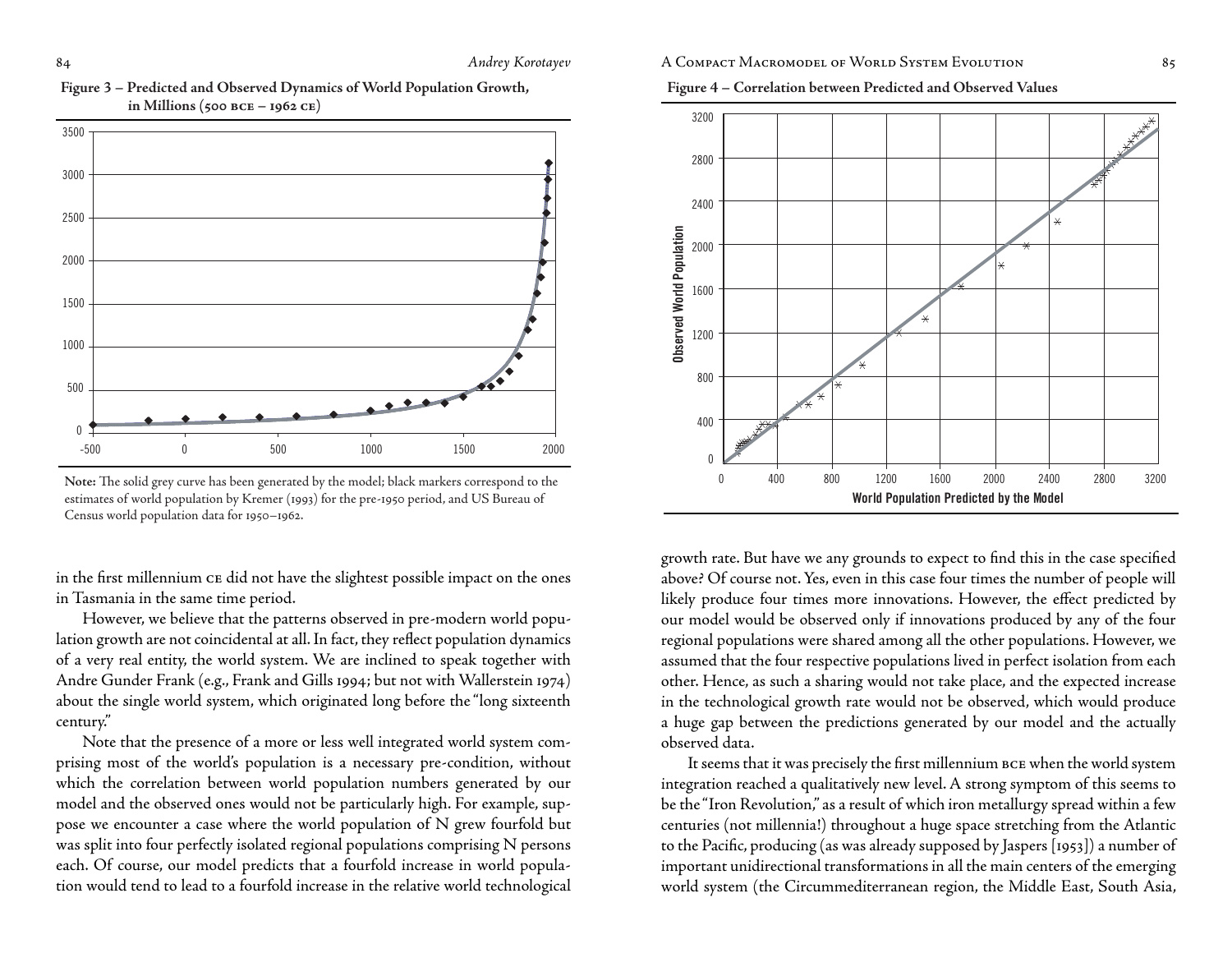and East Asia), after which the development of each of these centers cannot be adequately understood, described and modeled without taking into consideration the fact that they were part of a larger and perfectly real whole—the world system.

A few other points seem to be relevant here. Of course, there would be no grounds to speak about the world system stretching from the Atlantic to the Pacific even at the beginning of the first Millennium  $c$ E if we applied the "bulkgood" criterion suggested by Wallerstein (1974), as there was no movement of bulk goods at all between, say, China and Europe at this time (as we have no grounds not to agree with Wallerstein in his classification of first century Chinese silk reaching Europe as a luxury, rather than a bulk good). However, the first century CE (and even the first millennium BCE) world system would be definitely qualified as such if we were to apply a "softer" information network criterion suggested by Chase-Dunn and Hall (1997). Note that at our level of analysis the presence of an information network covering the whole of the world system is a perfectly sufficient condition, which makes it possible to consider this system as a single evolving entity. In the first millennium BCE no bulk goods could be transported from the Pacific coast of Eurasia to its Atlantic coast. However, the world system had reached, by that time, such a level of integration that iron metallurgy could spread across the whole of Eurasia within a few centuries.

The other point is that even in the first century CE the world system still covered far less than 50% of all the terrain of the Earth. However, what seems to be far more important is that already by the beginning of the first century CE more than 90% of total world population lived just in those regions, which were constituent parts of the first century CE world system (the Circummediterranean region, the Middle East, and South, Central and East Asia) (see, e.g., Durand 1977: 256). Hence, since the first millennium BCE the dynamics of world population reflects very closely the dynamics of the world system population.

On the one hand, it might not be coincidental that the hyperbolic growth trend may still be traced back to 25000 bce. Of course, I am not going to insist on the existence of anything like the world system, say, around 15000 bp. Note, however, that there does not seem to be any evidence for hyperbolic world population growth in 40000-10000 BCE. In fact the hyperbolic effect within the 25 millennia bce is produced by the world population dynamics in the last 10 millennia of this period that fits the mathematical model specified above rather well (though not as well as the world population dynamics in 500 bce–1962 ce [let alone 1650–1962 ce]).

### 86 86 **Andrey Korotayev** A COMPACT MACROMODEL OF WORLD SYSTEM EVOLUTION 87

**Figure 5 – Predicted and Observed Dynamics of World Population Growth, in Millions (10000 – 500 bce)**



**Note:** The solid grey curve has been generated by the model; black markers correspond to the estimates of world population by McEvedy and Jones (1978) and Kremer (1993).

The outcome of the simulation, presented in Figure 5 indicates that the model is still quite capable of replicating rather reasonably the population estimates of McEvedy and Jones (1978) and Kremer (1993) for the 10000–500 bce period (see Figure 5).

The correlation between the predicted and observed values for this imitation looks as follows:  $R = .982$ ,  $R^2 = .964$ ,  $p = .0001$ . Note that, though this correlation for 10000-500 BCE remains rather high, it is substantially weaker<sup>11</sup> than the one observed above for the 500 BCE-1962 CE period and, especially, for 1650–1962 ce (in fact this is visible quite clearly even without special statistical analysis in Figures 1, 3, and 5). On the one hand, this result could hardly be regarded as surprising, because it appears evident that in 10000–500 bce the world system was much less tightly integrated than in 500 BCE-1962 CE (let alone

The simulation for 10000-500 BCE was done with the following constants and initial conditions:  $N = 0.0004$  of tens of billions (i.e. 4 million);  $a = 1$ ;  $b = 1$ ;  $K = 0.0004$ ;  $c = 0.32$ .

<sup>&</sup>lt;sup>11</sup> Note, however, that even for 10000-500 BCE our hyperbolic growth model still demonstrates a much higher fit with the observed data than, for example, the best-fit exponential model  $(R^2 = 0.737, p = 0.0003)$ .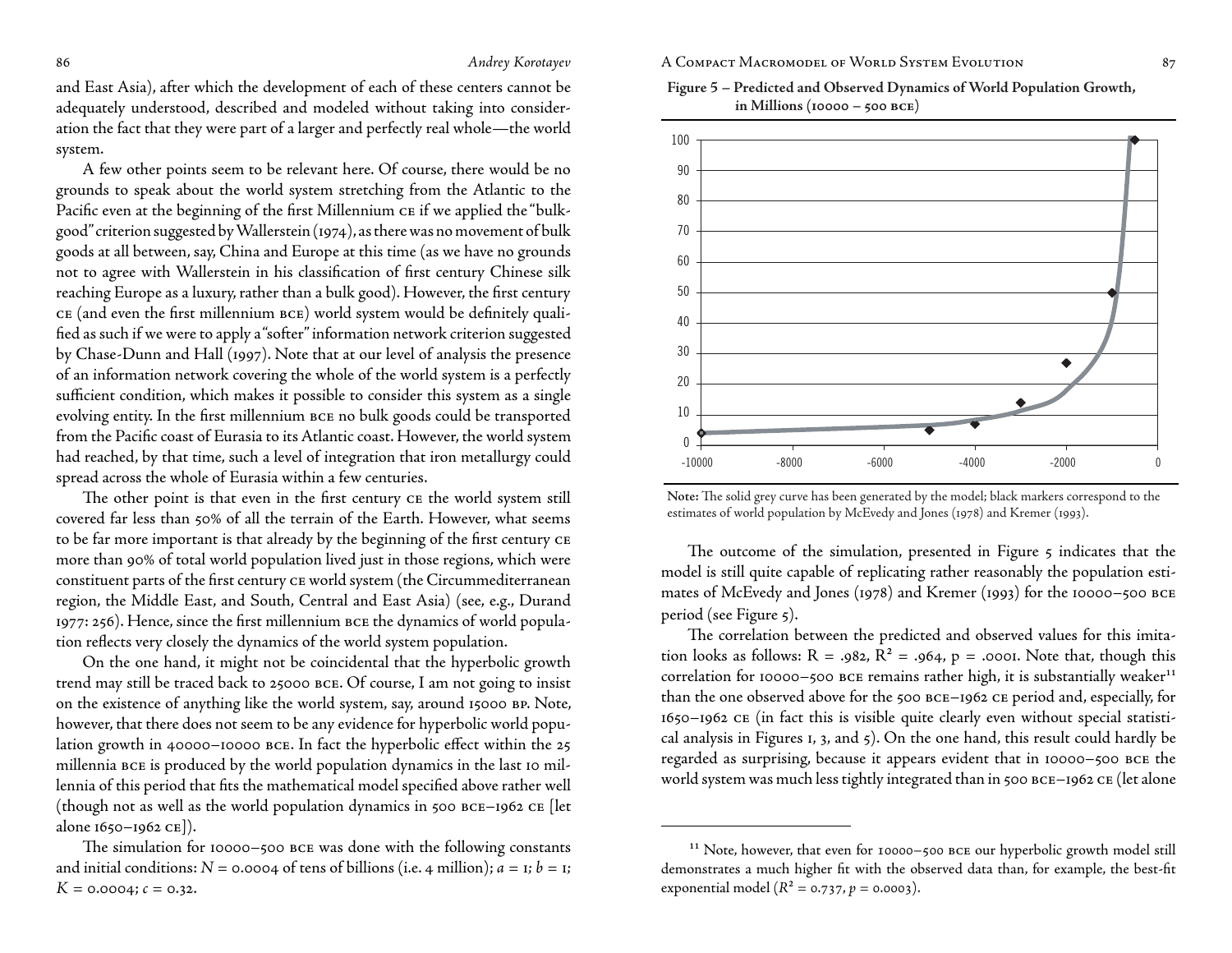#### 88 Andrey Korotayev A COMPACT MACROMODEL OF WORLD SYSTEM EVOLUTION 89

in 1650–1962 ce). What seems more remarkable is that for 10000–500 bce the best fit is achieved with a substantially different value of the coefficient *c*, which appears to indicate that the world system development pattern in the pre-500 BCE epoch was substantially different from the one observed in the 500 BCE-1962 ce era, and thus implies a radical transformation of the world system in the first millennium BCE.

We believe that, among other things, the compact macromodel analysis seems to suggest a rather novel approach to world system analysis. The hyperbolic trend observed for world population growth after 10000 bce appears to be mostly a product of the growth of the world system, which seems to have originated in West Asia around that time in direct connection with the Neolithic Revolution. The presence of the hyperbolic trend indicates that the major part of the entity in question had some systemic unity, and, we believe we have evidence for this unity. Indeed, we have evidence for the systematic spread of major innovations (domesticated cereals, cattle, sheep, goats, horses, the plow, the wheel, copper, bronze, and later iron technology, and so on) throughout the whole North African–Eurasian Oikumene for a few millennia bce. As a result, the evolution of societies in this part of the world already at this time cannot be regarded as truly independent. By the end of the first millennium BCE we observe a belt of cultures stretching from the Atlantic to the Pacific with an astonishingly similar level of cultural complexity based on agriculture involving production of wheat and other specific cereals, cattle, sheep, goats, the plow, iron metallurgy, professional armies with rather similar weapons, cavalries, developed bureaucracies, and so on — this list could be extended for pages. A few millennia before we would find a belt of societies with a similarly strikingly close level and character of cultural complexity stretching from the Balkans to the Indus Valley (note that in both cases the respective entities included the major part of the contemporary world population). We would interpret this as a tangible result of the functioning of the world system. The alternative explanations would involve a sort of miraculous scenario — that the cultures with strikingly similar levels and characters of complexity somehow developed independently from each other in a very large but continuous zone, whereas nothing like that appeared in the other parts of the world, which were not parts of the world system. We find such an alternative explanation highly implausible.

It could be suggested that within this new approach the main emphasis should be moved to innovation generation and diffusion. If a society borrows systematically important technological innovations, its evolution already cannot be considered as really independent, but should rather be considered as a part of a larger evolving entity, within which such innovations are systematically produced and diffused. The main idea of a world-systems approach was

to find the evolving unit. The basic idea was that it is impossible to account for the evolution of a single society without taking into consideration that it was a part of a larger whole. However, traditional world-systems analysis concentrated on bulk-good movements, and core–periphery exploitation, thoroughly neglecting the above-mentioned dimension. However, the information network turns out to be the oldest mechanism of world system integration, and remained extremely important throughout its whole history, remaining as important up to the present. It seems to be even more important than core-periphery relations of exploitation (for example, without taking this mechanism into consideration it appears impossible to account for such things as, the demographic explosion in the 20<sup>th</sup> century, whose proximate cause was the dramatic decline of mortality, but whose main ultimate cause was the diffusion of innovations produced almost exclusively within the world system core). This also suggests a redefinition of the world system (ws) core. The core is not the ws zone, which exploits other zones, but rather the ws core is the zone with the highest innovation donor/recipient  $(D/R)$  ratio, the principal innovation donor.<sup>12</sup>

Thus, it turns out that the sets of two differential equations specified above account for 96.2–99.78 of all the variation in demographic macrodynamics of the world in the last 12,000 years. Indeed, our findings could be regarded as a striking illustration of the fact well known in complexity studies — namely, that

<sup>&</sup>lt;sup>12.</sup> Earlier we regarded an "information network" as a sufficient condition to consider the entity covered by it as a "world-system." However, some examples seem to be rather telling in this respect. For example, Gudmund Hatt (1949: 104) found evidence on not less than 60 Japanese ships accidentally brought by the Kurosio and North Pacific currents to the New World coast between 1617 and 1876. Against this background it appears remarkable that the "Japanese [mythology] hardly contains any motifs that are not found in America (which was noticed by Levi-Strauss long ago)" (Berezkin : –). Already this fact makes it impossible to exclude entirely the possibility of some information finding its way to the New World from the Old World in the pre-Columbian era, information that could even influence the evolution of some Amerindian mythologies. However, we do not think this is sufficient to consider the New World as a part of the pre-Columbian world system. The Japanese might have even told Amerindians about such wonderful animals as horses, or cows (and some scholars even claim that a few pre-Columbian Amerindian images depict Old World animals [von Heine-Geldern 1964; Kazankov 2005]), the Japanese fishermen might even have had some idea of, say, horse breeding; but all such information would be entirely useless without some specific matter—actual horses. Hence, we would rather denote respective "system-creating" networks as "innovation diffusion networks" rather than just "information networks."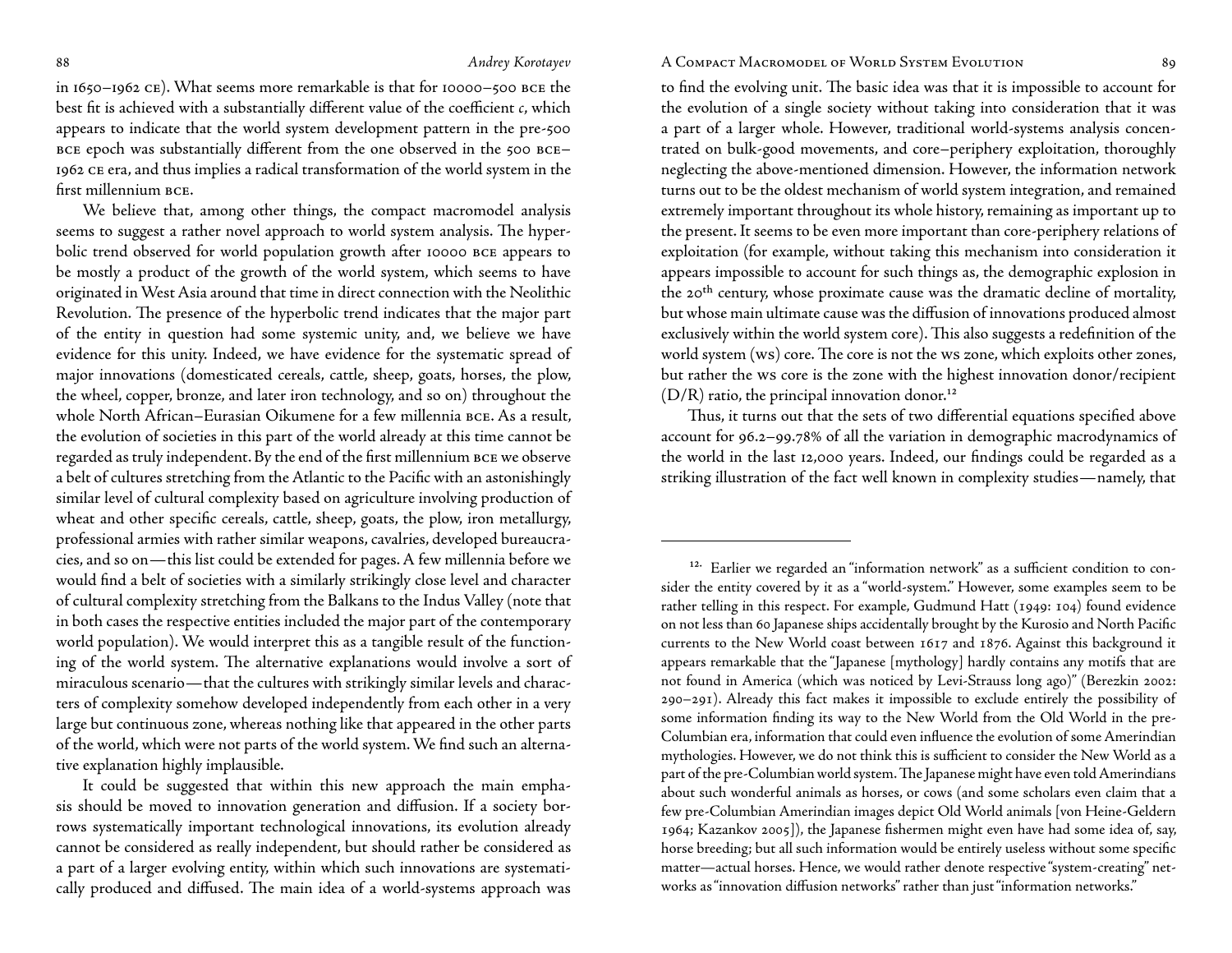chaotic dynamics at the microlevel can generate a highly deterministic macrolevel behavior (e.g. Chernavskij 2004).

To describe the behavior of a few dozen gas molecules in a closed vessel we need very complex mathematical models, which will remain incapable of predicting long-run dynamics of such a system due to an inevitably irreducible chaotic component. However, the behavior of zillions of gas molecules can be described with extremely simple sets of equations, which are capable of predicting almost perfectly the macrodynamics of all the basic parameters (and just because of chaotic behavior at the microlevel).

It appears that a similar set of regularities is observed in the human world too. To predict demographic behavior of a concrete family we would need extremely complex mathematical models, which would still predict a very small fraction of actual variation just due to inevitable irreducible chaotic components. For systems including large numbers of people (cities, states, civilizations) we would need simpler mathematical models having much higher predictive capacity. Against this background it is hardly surprising to find that the simplest regularities accounting for extremely high proportions of all the macrovariation can be found just for the largest possible social system — the world system.

This, of course, suggests a novel approach to the formation of the general theory of social macroevolution. The approach prevalent in social evolutionism is based on the assumption that evolutionary regularities of simple systems are significantly simpler than the ones characteristic for complex systems. A rather logical outcome from this almost self-evident assumption is that one should study first evolutionary regularities of simple systems and only after understanding them move on to more complex ones.<sup>13</sup> We believe this approach was somehow misleading and led to an almost total disenchantment in the evolutionary approach in the social sciences all together.<sup>14</sup>

#### 90 *Andrey Korotayev* A Compact Macromodel of World System Evolution

#### **references**

- Abel, W. . *Massenarmut und Hungerkrisen im vorindustriellen Europa. Versuch einer Synopsis*. Hamburg: Parey.
- Abel, W. . *Agricultural Fluctuations in Europe from the Thirteenth to the Twentieth Centuries*. New York, NY: St. Martin's.
- Aghion, P., and P. Howitt. 1992. "A Model of Growth through Creative Destruction." *Econometrica* 60: 323-52.
- Aghion, P., and P. Howitt. . *Endogenous Growth Theory.* Cambridge, MA: The MIT Press.
- Artzrouni, M., and J. Komlos. 1985. "Population Growth through History and the Escape from the Malthusian Trap: A Homeostatic Simulation Model." Genus 41:  $2I-39.$
- Berezkin, Yu. E. 2002. "Mythology of American Aborigines: Results of Statistical Analysis of the Motif Spatial Distribution." PP. 277-346 in *History and Semiotics of Amerindian Cultures*, edited by A. A. Borodatova and V. A. Tishkov. Moscow: Nauka. (In Russian.)

Biraben, J. N. 1980. "An Essay Concerning Mankind's Evolution." *Population* 4: 1-13.

- Boserup, E. . *The Conditions of Agricultural Growth.* Chicago, IL: Aldine.
- Braudel, F. 1973. Capitalism and Material Life, 1400-1800. New York, NY: Harper and Row.
- Cameron, R. . *A Concise Economic History of the World*. New York, NY: Oxford University Press.
- Chase-Dunn, C., A. Alvarez, D. Pasciuti, and A. Jorgenson. 2003. "Time-Mapping Globalization since the Iron Age: Three Thousand Years of Urbanization, Empire Formation and Climate Change." Paper presented at the Annual Meeting of the International Studies Association, Portland, February 27, 2003.
- Chase-Dunn, C., and T. Hall. . *Rise and Demise: Comparing World-Systems*  Boulder, CO: Westview Press.
- Chernavskij, D. S. . *Complexity Studies and Information (A Dynamic Information Theory).* Moscow: URSS. (In Russian.)
- Cohen, J. E. . "Population Growth and Earth's Carrying Capacity." *Science*  $269(5222): 34I-346.$
- Durand, J. D. 1977. "Historical Estimates of World Population: An Evaluation." *Population and Development Review* 3(3): 255–96.
- Foerster, H. von, P. Mora, and L. Amiot. 1960. "Doomsday: Friday, 13 November, A.D. 2026." *Science* 132:1291-5.
- Frank, A. G., and B. Gills, eds. 1994. The World System: 500 or 5000 Years? London: Routledge.
- Grossman, G., and E. Helpman. 1991. Innovation and Growth in the Global Economy. Cambridge, MA: The MIT Press.

 $13.$  Of course, a major exception here is constituted precisely by a world-systems approach (e.g., Braudel 1973; Wallerstein 1974; Frank and Gills 1994; Chase-Dunn and Hall 1997; Chase-Dunn et al. 2003; among others), but thus far the research of worldsystems students has yielded mostly limited results, primarily because they have failed to use to a sufficient extent standard scientific methods implying that verbal constructions should be converted into mathematical models, whose predictions are to be tested with available data.

<sup>&</sup>lt;sup>14.</sup> In fact, a similar fate would have stricken physicists if a few centuries ago they decided that there is no real thing like gas, that gas is a mental construction, and one should start with such a simple thing as a mathematical model of a few gas molecules.

Habakkuk, H. J. . "English Population in the Eighteenth Century." *Economic History Review 6: 117-33.*